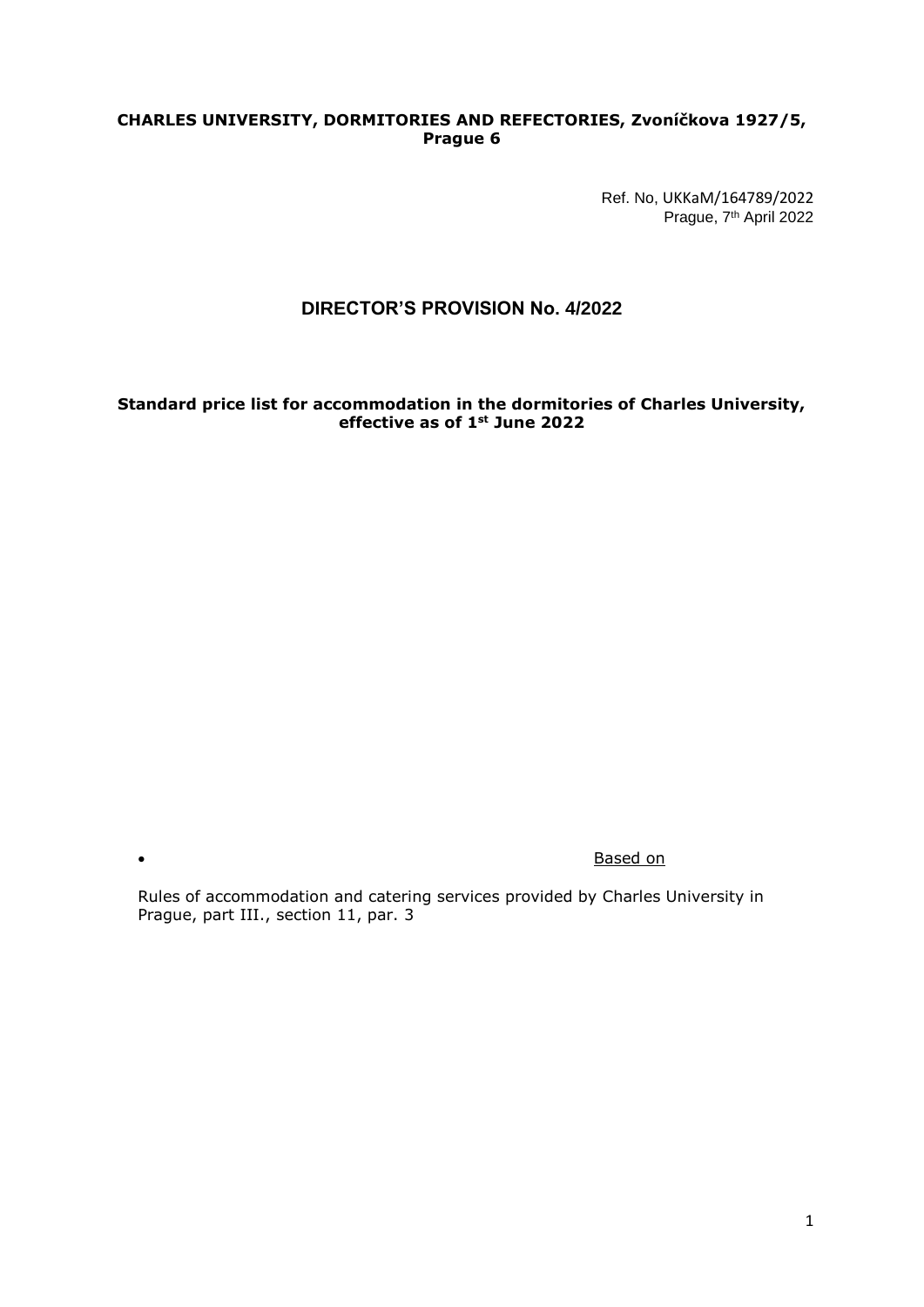| Category                 | Dormitory      | Room type                           | Number of<br>rooms | Number of<br>beds | Bed rate 1-<br>300 nights | <b>Bed rate</b><br>301-365<br>nights |
|--------------------------|----------------|-------------------------------------|--------------------|-------------------|---------------------------|--------------------------------------|
| 3                        | Jednota        | Single room                         | 24.                | 24                | 189                       | 187                                  |
| 3                        |                | En-suite single room                | 2                  | 2                 | 215                       | 213                                  |
| $\overline{3}$           |                | Double room                         | 35                 | 70                | 157                       | 153                                  |
| $\overline{3}$           |                | Triple room                         | 55                 | 165               | 126                       | 123                                  |
| 3                        |                | Quadruple room                      | 23                 | 92                | 117                       | 110                                  |
| 1                        | Budeč          | Single room                         | 19                 | 19                | 188                       | 185                                  |
| 1                        |                | Double room                         | 91                 | 182               | 144                       | 141                                  |
| 1                        |                | Triple room                         | 6                  | 18                | 119                       | 117                                  |
| 3                        | Švehlova       | Single room                         | 24(                | 24                | 144                       | 142                                  |
| з                        |                | Double room                         | 187                | 374               | 121                       | 116                                  |
| З                        |                | En-suite double room                | 2                  | 4                 | 128                       | 125                                  |
| 3                        |                | Triple room                         | 97                 | 291               | 97                        | 93                                   |
| З                        |                | Quadruple room                      | 71                 | 28                | 87                        | 82                                   |
| 2                        | Na Větrníku    | Single room                         | 3361               | 336               | 155                       | 152                                  |
| 2                        |                | Double room                         | 440                | 880               | 114                       | 108                                  |
| 1                        | Hvězda         | Single room<br>En-suite single room | 441                | 441               | 162                       | 157                                  |
| 1                        |                | $1+1$                               | 70.                | 70                | 219                       | 215                                  |
| 1                        |                | En-suite single room                | 10 <sub>1</sub>    | 10                | 252                       | 241                                  |
|                          |                | En-suite single room                |                    |                   |                           |                                      |
| $\overline{1}$           |                | Nadstandard                         | 20                 | 20                | 340                       | 329                                  |
| 1                        |                | Double room                         | 204                | 408               | 127                       | 121                                  |
| 1                        |                | En-suite double room<br>$2+2$       | 32                 | 64                | 197                       | 193                                  |
| 1                        | Kajetánka      | En-suite single room                | 119                | 237               | 199                       | 193                                  |
| 1                        |                | En-suite single room                | 118                | 118               | 190                       | 185                                  |
| 1                        |                | En-suite double room                | 120                | 240               | 155                       | 148                                  |
| 1                        |                | En-suite double room                | 402                | 804               | 149                       | 142                                  |
| 1                        | Komenského     | En-suite single room                | 154                | 154               | 217                       | 207                                  |
| 1                        |                | En-suite double room                | 26                 | 52                | 175                       | 171                                  |
| 1                        |                | En-suite tripple room               | 1                  | 3                 | 175                       | 171                                  |
| 2                        | 17. listopadu  | En-suite single room                | 72                 | 72                | 180                       | 169                                  |
| 2                        |                | En-suite double room                | 664                | 1328              | 142                       | 136                                  |
| $\overline{\phantom{a}}$ | Nová kolej     | Double room                         | 73                 | 146               | 113                       | 107                                  |
| 2                        | Otava + Vltava | En-suite single room                | 62                 | 62                | 162                       | 160                                  |
| 2                        |                | En-suite double room                | 761                | 1522              | 125                       | 119                                  |
| 2                        | Hostivař       | En-suite single room                | 30 <sub>l</sub>    | 30                | 160                       | 155                                  |
| 2                        |                | Double room                         | 80                 | 160               | 123                       | 118                                  |
| 2                        |                | En-suite double room                | 228                | 456)              | 134)                      | 132                                  |
| 1                        | Bolevecká      | En-suite single room                | 20                 | 20                | 153                       | 146                                  |
| $\overline{1}$           |                | En-suite double room                | 144                | 288               | 112                       | 108                                  |
| 1                        |                | Quadruple room                      | 9,                 | 36                | 74                        | 72                                   |
| $\overline{1}$           | Heyrovského    | En-suite double room                | 62                 | 62                | 112                       | 108                                  |
| 1                        |                | En-suite tripple room               | 20.                | 60)               | 90)                       | 87                                   |
| 2                        | Šafránkův      | Double room                         | 58                 | 116               | 105                       | 100                                  |
| 2                        | pavilon        | En-suite double room                | 6                  | 12                | 122                       | 117                                  |
| 3                        | Na Kotli       | Single room                         | 97                 | 97                | 128                       | 123                                  |
| $\overline{\mathbf{3}}$  |                | Double room                         | 479                | 9581              | 103                       | 98                                   |
| 3                        |                | En-suite double room                | 30                 | 60                | 117                       | 112                                  |
| $\overline{\mathbf{3}}$  |                | Triple room                         | 1                  | 3                 | 83                        | 79                                   |
| з                        |                | Quadruple room                      | 10)                | 40,               | 73                        | 70                                   |
| $\overline{2}$           | Jana Palacha   | En-suite single room                | 12                 | 12                | 145                       | 138                                  |
| $\overline{a}$           |                | En-suite double room                | 36                 | 72                | 114                       | 110                                  |
| 2                        |                | En-suite tripple room               | 46.                | 138               | 93                        | 89                                   |

**Section I Standard price list for accommodation in the dormitories of Charles University**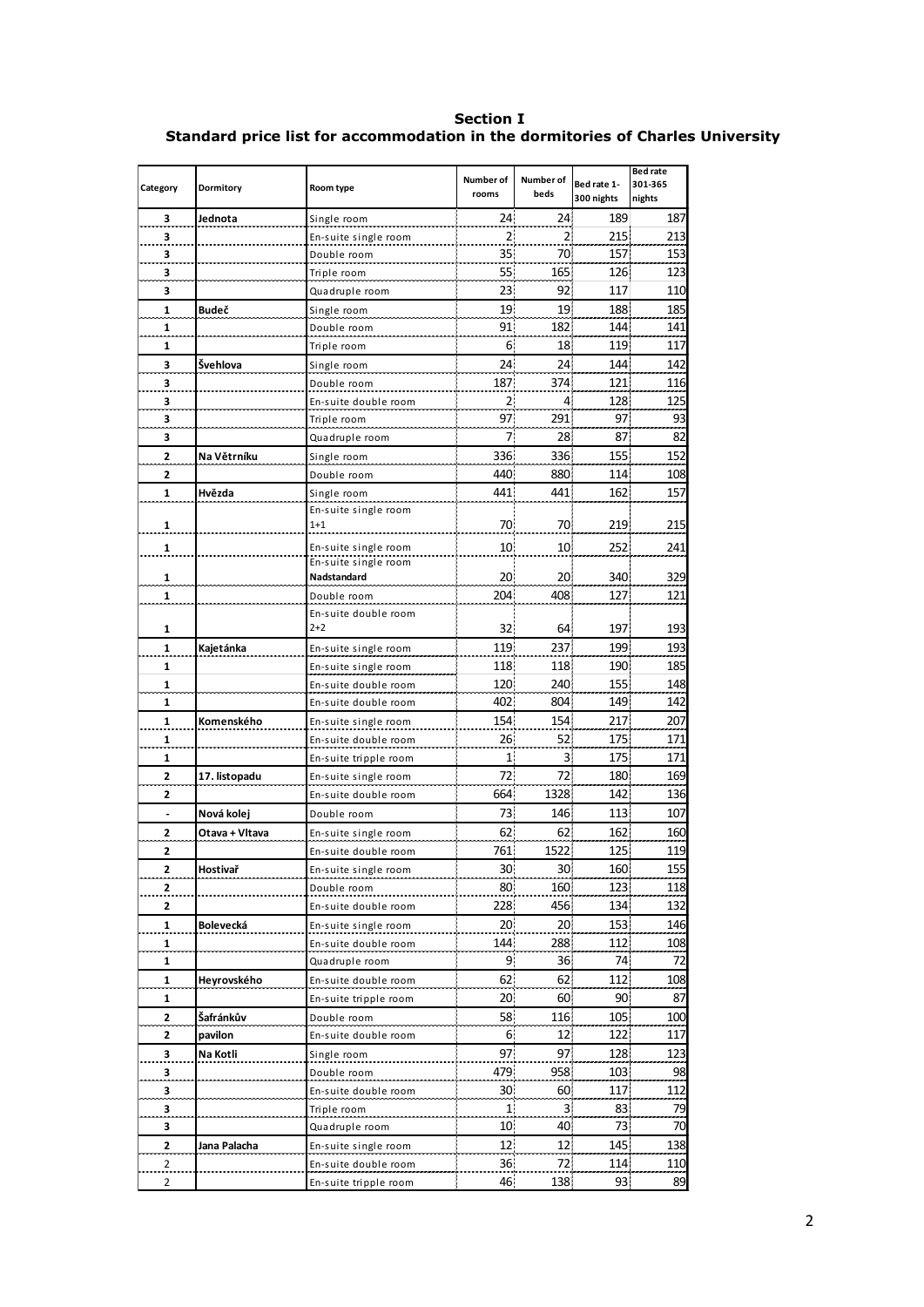The aforementioned prices for accommodation in the dormitory are valid for one bed and one bed day, including VAT in the current rate.

#### **Section 2 Standard price list and terms and conditions of accommodation in the family dormitory Hvězda**

1. Price list of the accommodation in the family dormitory Hvězda

|                  | <b>Type of</b>                            | <b>Number</b><br><b>of</b><br>rooms<br><b>Number</b><br><b>of</b> | <b>Number</b><br>of beds<br><b>Number</b> | <b>Price of</b><br>accommodati<br>on from 60-<br>300 days<br><b>Price for 1</b><br>bed/day in<br><b>CZK, VAT</b> | <b>Price for</b><br>accommodation<br>from 301 days<br><b>Price calculation</b><br>for 1 month in CZK, |
|------------------|-------------------------------------------|-------------------------------------------------------------------|-------------------------------------------|------------------------------------------------------------------------------------------------------------------|-------------------------------------------------------------------------------------------------------|
| <b>Dormitory</b> | accommodation                             | rooms                                                             | of beds                                   | included                                                                                                         | <b>VAT included</b>                                                                                   |
| Hyězda           | Quadruple room+asn.<br>Fac. (family room) | 28                                                                |                                           | 75                                                                                                               | 70                                                                                                    |

The aforementioned prices for accommodation in the family dormitory are valid for one bed and one bed day, including VAT in the current rate.

The prices don't include the following services: electric power, water and sewerage costs.

The client agrees to pay for these services in advance payments. The amounts will be defined in the Calculation sheet, attached to the Accommodation contract for the family dormitory. The advance payments for the consumption of electric power, water and sewerage costs will be cleared on the last day of the calendar year, based on actual measurement and valid prices of energy and services. Other services are included in the accommodation price.

If the client with his/her child uses the whole quadruple bedroom, the overall price is the listed price for a single bed, multiplied by four.

### **Section 3 Value added tax (VAT)**

The prices include VAT according to the current rate. However, they don't include local accommodation tax, which may or may not be set according to the valid legislation.

#### **Section 4 Discounts from standard accommodation prices**

- 1. In case of optimization of the dormitory capacity, discounts from standard accommodation prices are applicable in the following way, pursuant to the General terms and conditions of accommodation:
	- a) If the client, on the provider's request, moves from the current room to the new one within the same dormitory, he/she is entitled for the one-off discount of Czk 500.
	- b) If the client moves for the second time, he/she is also entitled for the one-off discount of Czk 500.
	- c) If the client moves due to reconstruction, he/she is also entitled for the one-off discount of Czk 500.

## **Section 5 Fees and penalties**

The dormitories can charge the clients with this fees and penalties:

- a) Handling fee for the provider for cancelled booking: Czk 500,
- b) Penalty for late rent payment Czk 100 for every started month in delay,
- c) Long-term deposit of Czk 2100, for the next academic year, upon the submission of the request for accommodation in the Charles University dormitories.